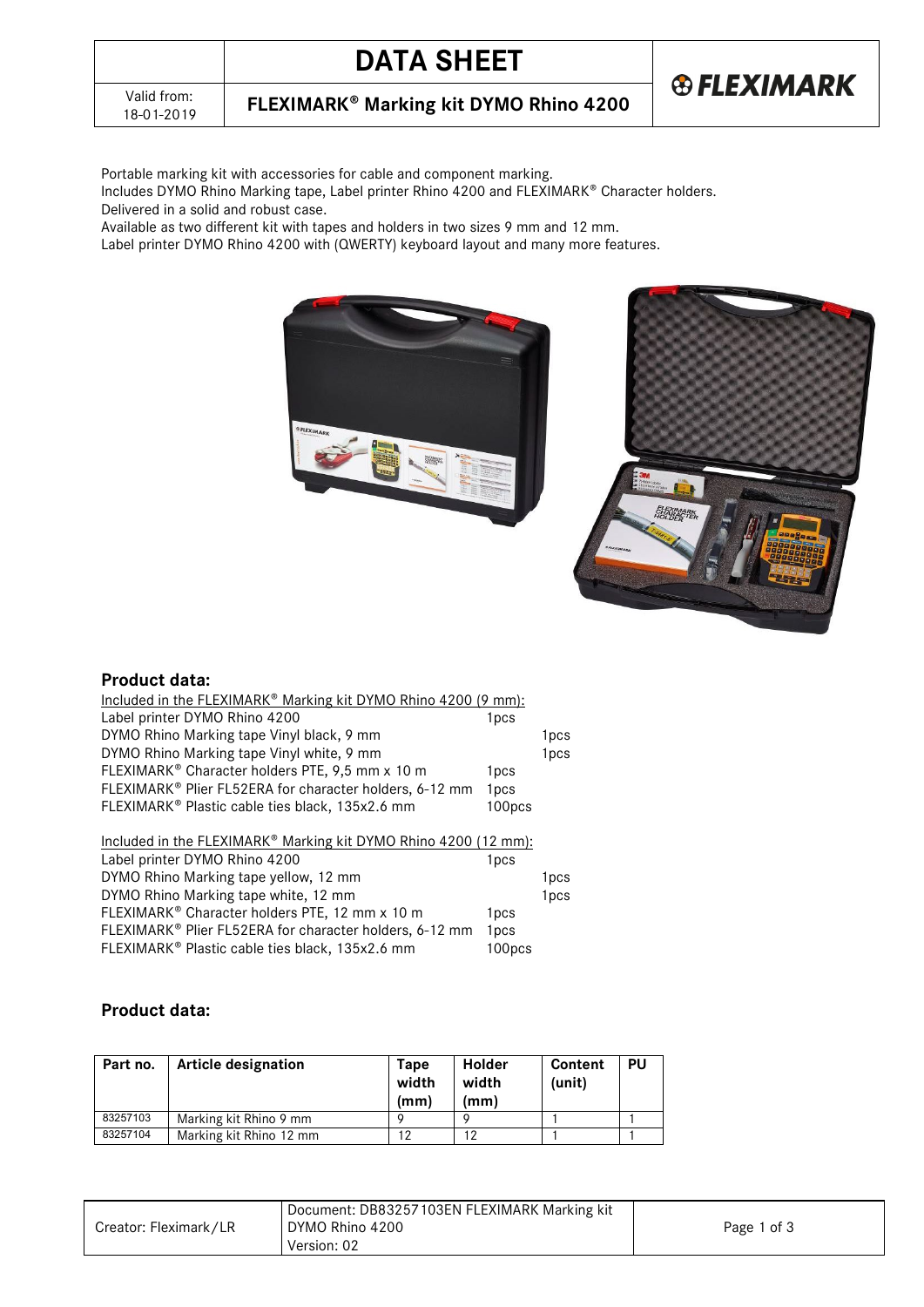**FLEXIMARK<sup>®</sup> Marking kit DYMO Rhino 4200** 

**®FLEXIMARK** 

#### **Technical data, case:**

Weight: 2,5kg

Size: 38 x 45 x 13,5 cm

# **Technical data, Label printer DYMO Rhino 4200:**

Weight: 0,91kg<br>Power: 6 "AA" 6 "AA" Keyboard layout: QWERTY

Size: 17,8 x 11,7 x 5,7 cm<br>Weight: 17,8 x 11,7 x 5,7 cm 6 "AA" batteries or lithium ion battery (not included) One-touch formatting keys: Wire and cable wraps Barcodes Fixed-length labels Breaker labels Shrink tube marking More features: Favorite keys Custom keys Tape: Widths: 6, 9, 12 and 19 mm



# **Technical data, Vinyl marking tape DYMO Rhino:**

Colors are adapted to standards:

Viny marking tape: Strong adhesive and high resistance towards chemicals<br>Colors are adapted to standards: ANSI Z535 ISO3864 ANSI A 13.1 ISO7010 ANSI606-B



Temperature range:  $-18 \text{ up to } +90^{\circ} \text{C}$ 

#### Technical data, FLEXIMARK<sup>®</sup> Character holders PTE:

Temperature range: Resistance: UV-resistant

Material PTE:<br>
Temperature range:<br>
Temperature range:<br>  $-75^{\circ}$ C up to +80°C Approvals: UV-resistance, ageing resistance, resistance towards chemicals (SP Tested by a third independent expert)

#### **Delivery:**

Delivered in a robust case.

#### **Mounting:**

All articles needed for mounting cable and component marking are included in the FLEXIMARK® Marking kit. FLEXIMARK® Character holders PTE are produced with FLEXIMARK® Plier FL52ERA for character holder. Cable marking is mounted together with FLEXIMARK<sup>®</sup> Plastic cable ties and DYMO Rhino Marking tapes.

#### **Other product data:**

ETIM Classification: EC001288

#### **Advantages:**

Marking for both cables and components Produce your own marking directly on site Everything you need for marking in one robust case Portable label printer DYMO Rhino 4200 with many useful features Many different DYMO Rhino Marking tapes in assortment

| Creator: Fleximark/LR | Document: DB83257103EN FLEXIMARK Marking kit<br>DYMO Rhino 4200 | Page 2 of 3 |
|-----------------------|-----------------------------------------------------------------|-------------|
|                       | Version: 02                                                     |             |